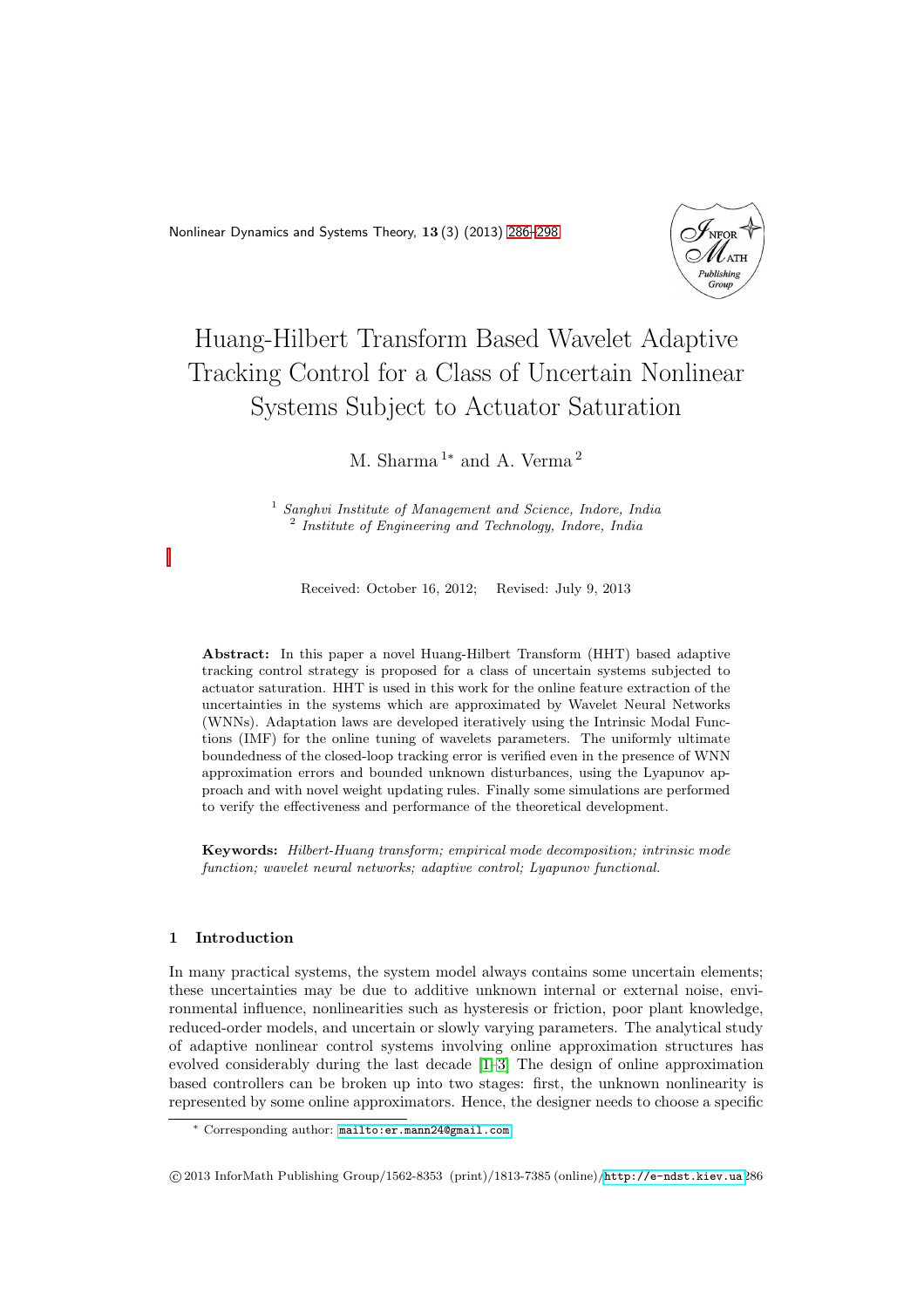adaptive network configuration, including the general structure of the online approximator, the number of layers (in case of multi layer neural networks), the number of adjustable weights, etc. In the second stage, the designer needs to develop an appropriate feedback control law for updating the adjustable weights.

Characteristics of practical actuators are in general nonlinear, usually described by the nonlinearities such as saturation, hysteresis, backlash etc. Nonlinear behavior of the actuator causes the detuning of plant as well as controller parameters which may lead to the poor performance or even may cause the destabilization of the system. Out of these nonlinearities saturation is the frequently encountered nonlinearity and is addressed by several researchers [\[4,](#page-12-3) [5\]](#page-12-4).

In recent years, learning-based control methodology using Neural networks (NNs) has become an alternative to adaptive control since NNs are considered as general tools for modeling nonlinear systems. Work on adaptive NN control using the universal NN approximation property is now pursued by several groups of researchers  $[6, 7]$  $[6, 7]$ . By using neural network (NN) as an approximation tool, the assumptions on linear parameterized nonlinearities in adaptive controller designing aspects have greatly been relaxed. It also broadens the class of the uncertain nonlinear systems which can be effectively dealt by adaptive controllers. However there are some difficulties associated with NN based controller. The basis functions are generally not orthogonal or redundant; i.e., the network representation is not unique and is probably not the most efficient one and the convergence of neural networks may not be guaranteed. Also the training procedure for NN may be trapped in some local minima depending on the initial settings. Wavelet neural networks are the modified form of the NN having the properties of space and frequency localization properties leading to a superior learning capabilities and fast convergence. Thus WNN based control systems can achieve better control performance than NN based control systems [\[6](#page-12-5)[–9\]](#page-12-7).

Recently, a new signal analysis approach, Hilbert-Huang transform (HHT), is proposes by Huang et. al. [\[10,](#page-12-8) [11\]](#page-12-9)which is a combination of empirical mode decomposition (EMD) and Hilbert spectral analysis (HSA). By EMD, a signal is decomposed into a series of mono-component modes defined as intrinsic mode functions (IMFs), and Hilbert transform can thus be applied to each IMF to obtain the instantaneous frequency and the instantaneous magnitude. Unlike Fourier series representation in which base functions are always sinusoidal functions, HHT adopts different IMFs to describe various signals, resulting in adaptive base functions. Also HHT is valid for nonlinear and nonstationary signals. Because of the distinct characteristics of HHT, it has attracted considerable research interest in exploring its potential as a frequency identification tool.

A straightforward method could be that, after application of HHT to a signal, comparisons are made between Fourier spectra of the obtained IMFs and that of the original signal to find out the relationships between IMFs and vibration modes. Then by computing the amplitude weighted average frequencies based on the Hilbert spectra, modal frequencies can be identified. Besides, Yang et al. [\[12\]](#page-12-10) proposed a method in which, before they are analyzed by HHT, the signals are processed by some pre-selected bandpass filters, the thresholds of which are determined by referring to the Fourier spectra of the signals. Efficacious as they are, these two HHT-based frequency identification methods however have to rely on some a priori information about the natural frequencies to be identified, whether by comparing Fourier spectra of original signals and those of the IMFs or by selecting the thresholds of the bandpass filters. From a practical point of view, it is difficult to obtain some a priori information about the frequencies of random signals.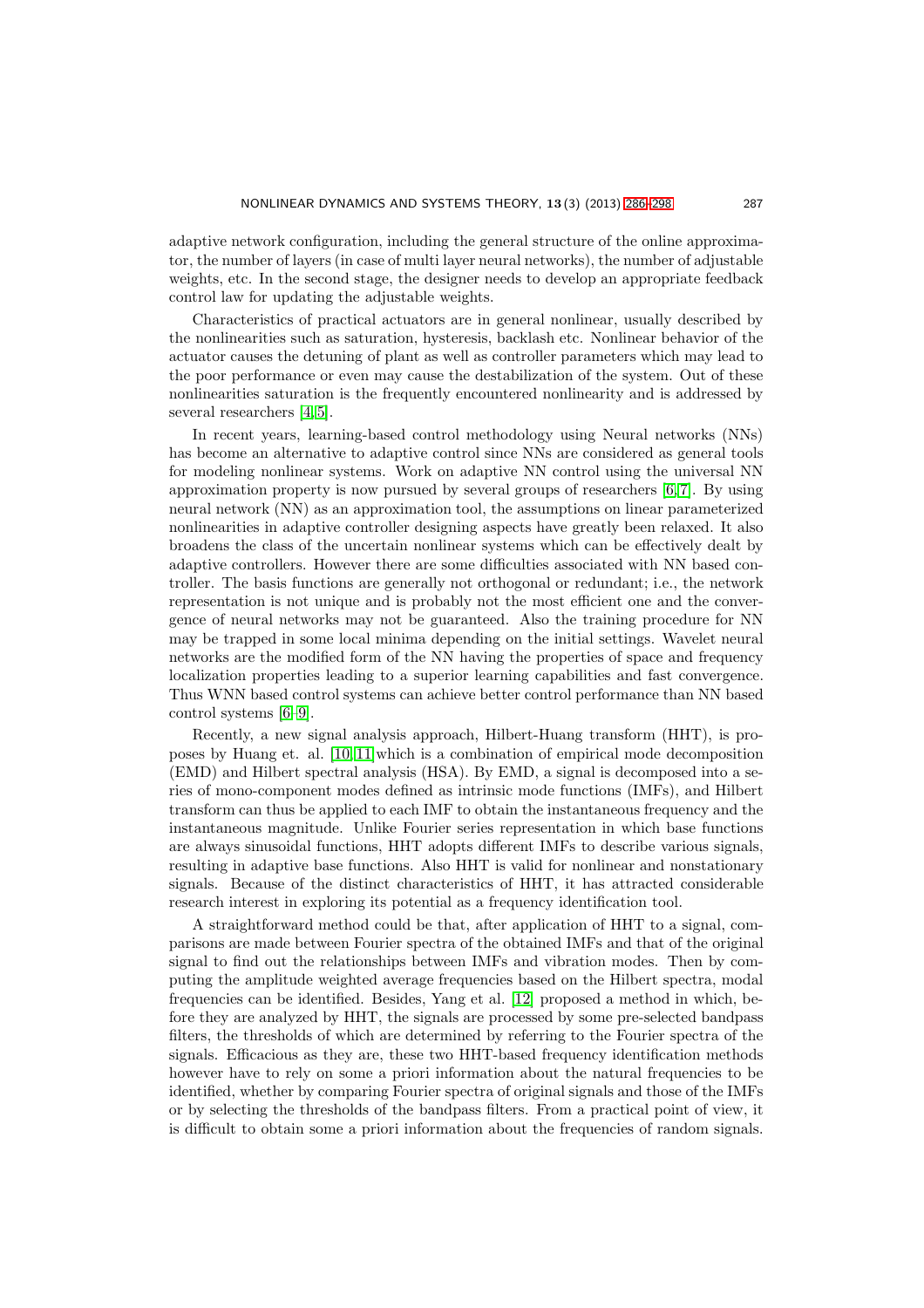So the theoretical Eigen analysis techniques are not appropriate to provide a sufficiently accurate estimation of natural frequencies. That is, frequency information is usually unavailable before identification procedures are carried out. Koh et al. [\[13\]](#page-12-11) and Chhoa et al. [\[14\]](#page-12-12) introduced a criterion that the IMF component with the highest energy compared to other IMF components most probably represents the fundamental frequency of the system. The criterion was applied to experimental signals collected from the real time systems and successfully identified the IMFs related to the fundamental frequencies. Due to noise contamination, however, the fundamental frequency of a system may relegate from one IMF to the next IMF during the time range of the signal [\[15\]](#page-12-13), and the identification of the relationships between IMFs and multiple physical vibration modes might be more involved as a modal frequency may be contained along specific segments of the whole time duration of one or more IMFs.

The major limitation of HHT and EMD is that the signal under analysis must be known so that its maxima and minima can be calculated. But in this work, the nonlinear function present in the dynamics of the system is uncertain in nature. To overcome this problem we have proposed a technique to estimate the uncertain function by WNN first and then through iterative EMD algorithm, the uncertain function is approximated very accurately. Multiple WNNs are cascaded to solve this problem. Every layer has different number of nodes and different tuning laws derived by gradient descent rule. The output of each WNN is used for the derivation of the adaptive tuning laws of the next cascaded WNN. This process is repeated until the residue becomes zero, which means the approximation is best possible. This novel technique of using HHT and EMD to approximate the features of an uncertainties present in the nonlinear systems has never been cited in the literature to the best of the knowledge of authors and hence reflects the contribution of this work.

This paper deals with the designing of HHT based wavelet adaptive tracking controller for a class of uncertain nonlinear systems. WNN are used for approximating the system uncertainty as well as to optimize the performance of the control strategy. HHT algorithm generates the features of these uncertainties to be fed to the consecutive WNN.

The paper is organized as follows: Section 2 deals with the system preliminaries, system description is given in Section 3. WNN based controller designing aspects are discussed in Section 4. Section 5 describes the proposed HHT based wavelet adaptive controller design. The stability analysis of the proposed control scheme is given in Section 6. Effectiveness of the proposed strategy is illustrated through an example in Section 7 while Section 8 concludes the paper.

#### 2 System Preliminaries

#### 2.0.1 Actuator Saturation

The output of an actuator  $u(t)$  with input  $v(t)$  subjected to the condition of saturation is defined as

$$
u = \begin{cases} u_{\text{max}}, & v \ge u_{\text{max}}, \\ v, & u_{\text{min}} < v < u_{\text{max}}, \\ u_{\text{min}}, & v \le u_{\text{min}}, \end{cases}
$$
(1)

where  $u_{\text{max}}$  and  $u_{\text{min}}$  are upper and lower saturation limits as shown in Figure 1.

For symmetric actuator saturation  $u_{\min} = -u_{\max}$  part of the control effort which can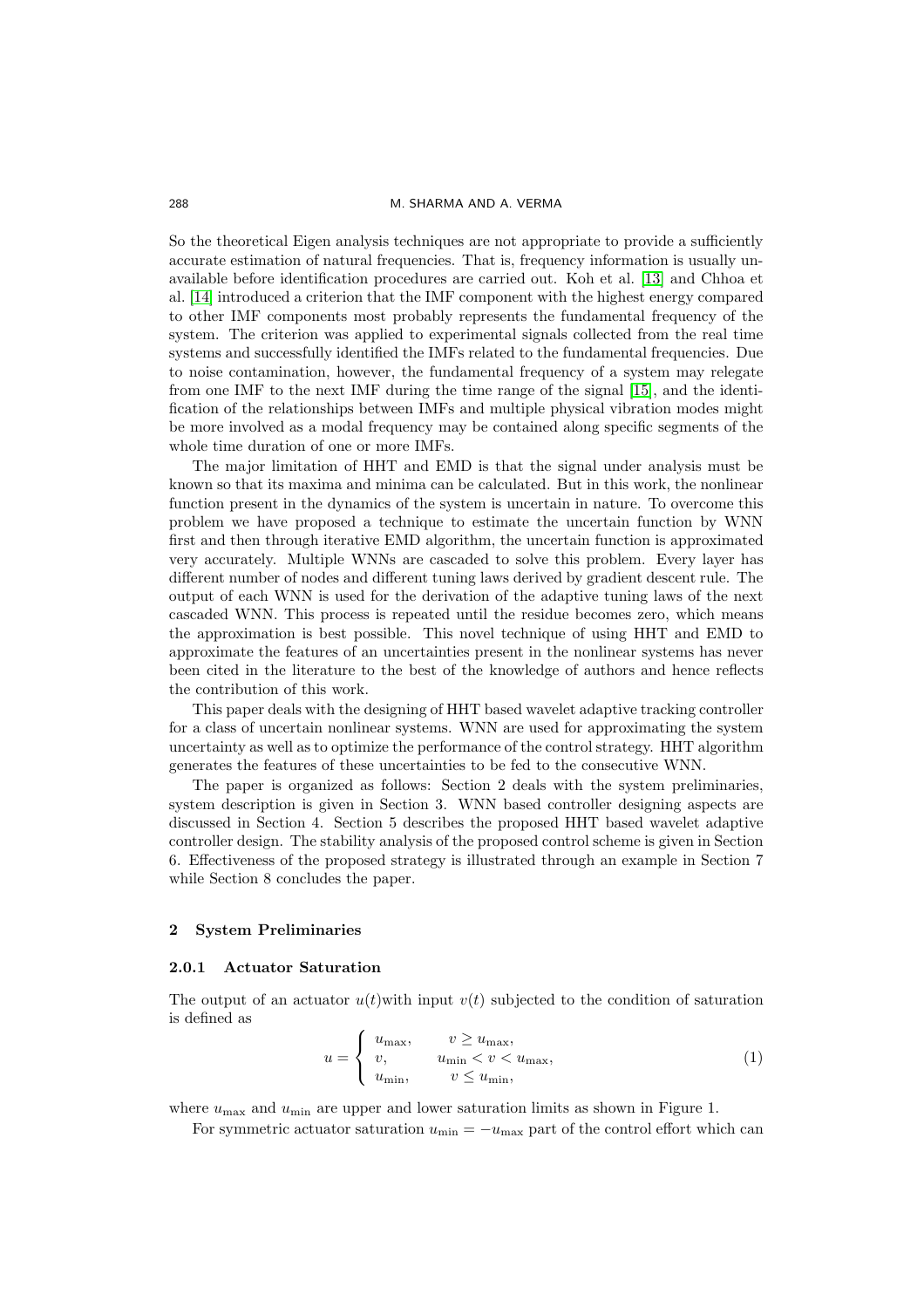

Figure 1: Saturation function.

not be implemented under this condition is defined as

$$
\Delta u = \begin{cases} u_{\text{max}} - v, & v \ge u_{\text{max}}, \\ 0, & u_{\text{min}} < v < u_{\text{max}}, \\ u_{\text{min}} - v, & v \le u_{\text{min}}, \end{cases}
$$
(2)

where  $\Delta u$  describes the effect of actuator saturation and can be effectively approximated by using a wavelet neural network.

# 2.0.2 Wavelet neural network

Wavelet network is a type of building block for function approximation. The building block is obtained by translating and dilating the mother wavelet function. In contrast to conventional wavelets, a biased wavelet has a nonzero mean and can better reproduce signal components that are in the low-frequency region on the time-frequency plane since the nonzero mean enlarges low-frequency gain. Output of a biased n dimensional wavelet network with m nodes is

$$
f = \alpha^T \varphi(x, w, c) + \beta^T \phi(x, w, c), \qquad (3)
$$

where  $x = [x_1, x_2, ..., x_n]^T \in R^n$  is the input vector,  $\varphi = [\varphi_1, \varphi_2, ..., \varphi_m]^T \in \Re^m$  and  $\phi =$  $[\phi_1, \phi_2, ..., \phi_m]^T \in \Re^m$  are wavelet and bias functions respectively;  $w = [w_1, w_2, ..., w_m]^T \in$  $R^{m x n}$  and  $c = [c_1, c_2, ..., c_m]^T \in R^{m x n}$  are dilation and translation parameters respectively ;  $\alpha = [\alpha_1, ..., \alpha_m]^T \in R^m$  and  $\beta = [\beta_1, ..., \beta_m]^T \in R^m$  are weights of wavelet and bias function respectively.

Let  $f^*$  be the optimal function approximation using an ideal wavelet approximator then

$$
f = f^* + \Delta = \alpha^{*T} \varphi^* + \beta^{*T} \phi^* + \Delta,
$$
\n<sup>(4)</sup>

where  $\varphi^* = \varphi(x, w^*, c^*)$  and  $\phi^* = \phi(x, w^*, c^*)$ ,  $\alpha^*, \beta^*, w^*, c^*$  are the optimal parameter vectors of  $\alpha, \beta, w, c$  respectively and  $\Delta$  denotes the approximation error and is assumed to be bounded by  $|\Delta| \leq \Delta^*$ , in which  $\Delta^*$  is a positive constant.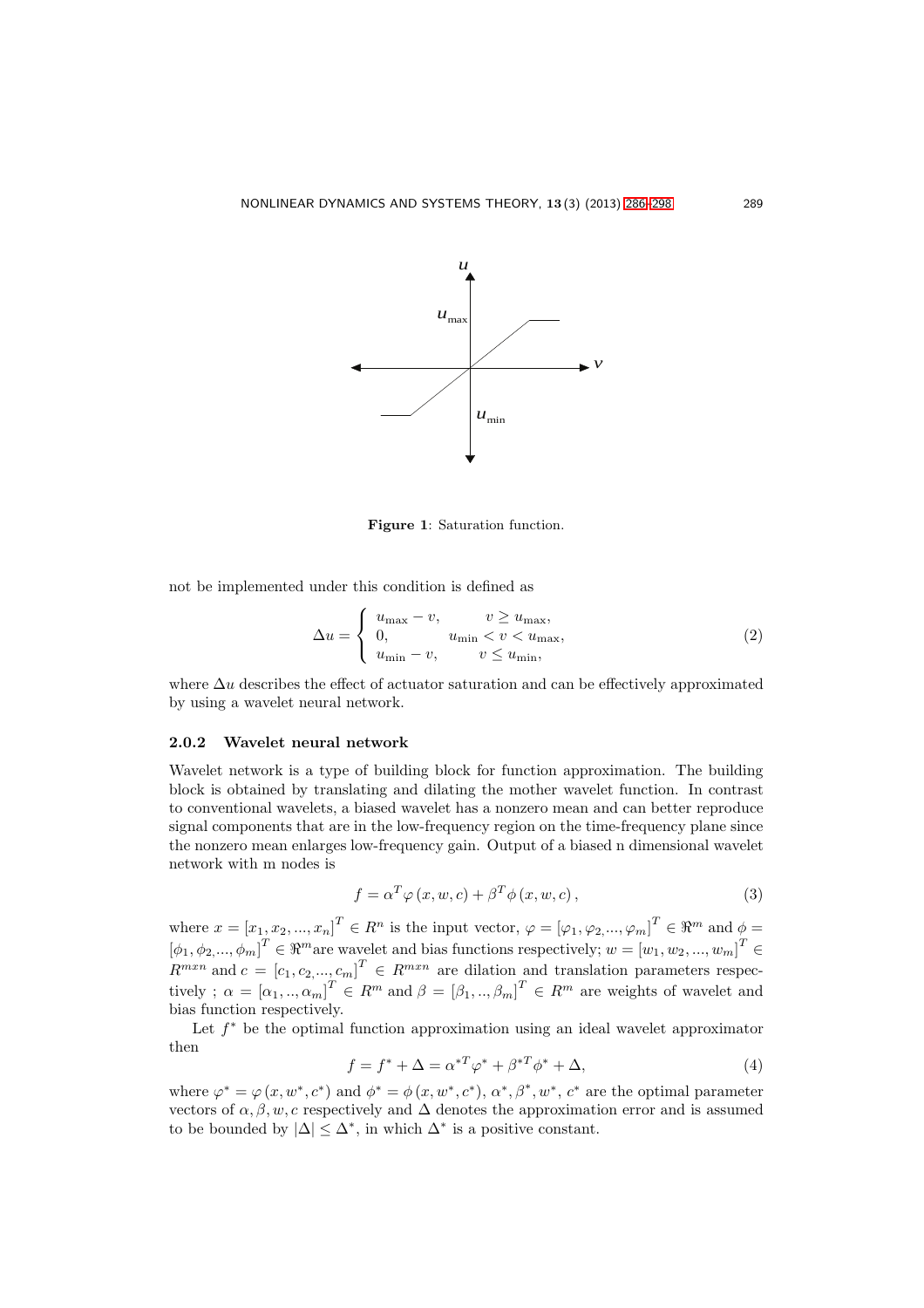Optimal parameter vectors needed for best approximation of the function are difficult to determine so define an estimate function as

$$
\hat{f} = \hat{\alpha}^T \hat{\varphi} + \hat{\beta}^T \hat{\phi},\tag{5}
$$

where  $\hat{\varphi} = \varphi(x, \hat{w}, \hat{c})$ ,  $\hat{\phi} = \phi(x, \hat{w}, \hat{c})$  and  $\hat{\alpha}, \hat{\beta}, \hat{w}, \hat{c}$  are the estimates of  $\alpha^*, \beta^*, w^*, c^*$ respectively. Define the estimation error as

<span id="page-4-1"></span>
$$
\tilde{f} = f - \hat{f} = f^* - \hat{f} + \Delta = \alpha^T \tilde{\varphi} + \hat{\alpha}^T \tilde{\varphi} + \tilde{\alpha}^T \hat{\varphi} + \tilde{\beta}^T \tilde{\phi} + \hat{\beta}^T \tilde{\phi} + \tilde{\beta}^T \hat{\phi} + \Delta,
$$
\n(6)

where  $\tilde{\alpha} = \alpha^* - \hat{\alpha}, \tilde{\beta} = \beta^* - \hat{\beta}, \tilde{\varphi} = \varphi^* - \hat{\varphi}, \tilde{\phi} = \phi^* - \hat{\phi}.$ 

By properly selecting the number of nodes, the estimation error  $\tilde{f}$  can be made arbitrarily small on the compact set so that the bound  $\|\cdot\|$ itrarily small on the compact set so that the bound  $\left\| \tilde{f} \right\| = \tilde{f}_m$  holds for all  $x \in \Re$ .<br>Use Taylor expansion linearization technique to transform the nonlinear function

into a partially linear form as a step towards the derivation of online tuning laws for the wavelet parameters to achieve the favorable estimation of system dynamics

<span id="page-4-0"></span>
$$
\tilde{\varphi} = A_1^T \tilde{w} + B_1^T \tilde{c} + h_1 \tilde{\phi} = A_2^T \tilde{w} + B_2^T \tilde{c} + h_2,\tag{7}
$$

,

where  $\tilde{w} = w^* - \hat{w}, \tilde{c} = c^* - \hat{c}$  and  $h_1, h_2$  are the vectors of higher order terms and

$$
A_1 = \begin{bmatrix} \frac{d\varphi_1}{dw}, \frac{d\varphi_2}{dw}, \dots, \frac{d\varphi_m}{dw} \end{bmatrix}\Big|_{w=\hat{w}}, \quad A_2 = \begin{bmatrix} \frac{d\phi_1}{dw}, \frac{d\phi_2}{dw}, \dots, \frac{d\phi_m}{dw} \end{bmatrix}\Big|_{w=\hat{w}}
$$
  
\n
$$
B_1 = \begin{bmatrix} \frac{d\varphi_1}{dc}, \frac{d\varphi_2}{dc}, \dots, \frac{d\varphi_m}{dc} \end{bmatrix}\Big|_{c=\hat{c}}, \quad B_2 = \begin{bmatrix} \frac{d\phi_1}{dc}, \frac{d\phi_2}{dc}, \dots, \frac{d\phi_m}{dc} \end{bmatrix}\Big|_{c=\hat{c}},
$$

with

$$
\frac{d\hat{\varphi}_{i}}{dw} = \left[0...0 \frac{d\hat{\varphi}_{i}}{dw_{1i}}, \frac{d\hat{\varphi}_{i}}{dw_{2i}}, ..., \frac{d\hat{\varphi}_{i}}{dw_{ni}}, 0...0\right]^{T},
$$

$$
\frac{d\hat{\varphi}_{i}}{dc} = \left[0...0 \frac{d\hat{\varphi}_{i}}{dc_{1i}}, \frac{d\hat{\varphi}_{i}}{dc_{2i}}, ..., \frac{d\hat{\varphi}_{i}}{dc_{ni}}, 0...0\right]^{T},
$$

$$
\frac{d\hat{\varphi}_{i}}{dw} = \left[0...0, \frac{d\hat{\varphi}_{i}}{dw_{1i}}, \frac{d\hat{\varphi}_{i}}{dw_{2i}}, ..., \frac{d\hat{\varphi}_{i}}{dw_{ni}}, 0...0\right]^{T},
$$

$$
\frac{d\hat{\varphi}_{i}}{dc} = \left[0...0, \frac{d\hat{\varphi}_{i}}{dc_{1i}}, \frac{d\hat{\varphi}_{i}}{dc_{2i}}, ..., \frac{d\hat{\varphi}_{i}}{dc_{ni}}, 0...0\right]^{T}.
$$

Substituting [\(7\)](#page-4-0) into [\(6\)](#page-4-1)

$$
\tilde{f} = \tilde{\alpha}^T \left( \hat{\varphi} - A_1^T \hat{w} - B_1^T \hat{c} \right) + \tilde{w}^T \left( A_1 \hat{\alpha} + A_2 \hat{\beta} \right) + \tilde{c}^T \left( B_1 \hat{\alpha} + B_2 \hat{\beta} \right) \n+ \tilde{\beta}^T \left( \hat{\phi} - A_2^T \hat{w} - B_2^T \hat{c} \right) + \varepsilon,
$$
\n(8)

where the uncertain term is given by the following expression

$$
\varepsilon = \alpha^{*T} h_1 + \tilde{\alpha}^T A_1^T w^* + \tilde{\alpha}^T B_1^T c^* + {\beta^*}^T h_2 + \tilde{\beta}^T A_2^T w^* + \tilde{\beta}^T B_2^T c^*.
$$

#### 2.0.3 Hilbert-Huang Transform

This section briefly summarizes the principles and procedures of HHT. HHT is an adaptive data analysis method designed for analyzing non-stationary signals. In HHT, the signal is decomposed into a finite small number of components, called Intrinsic Mode Functions (IMF). This process of decomposition is called Empirical Mode Decomposition (EMD). Presented by Huang et al. [\[8\]](#page-12-14), HHT essentially consists of two steps: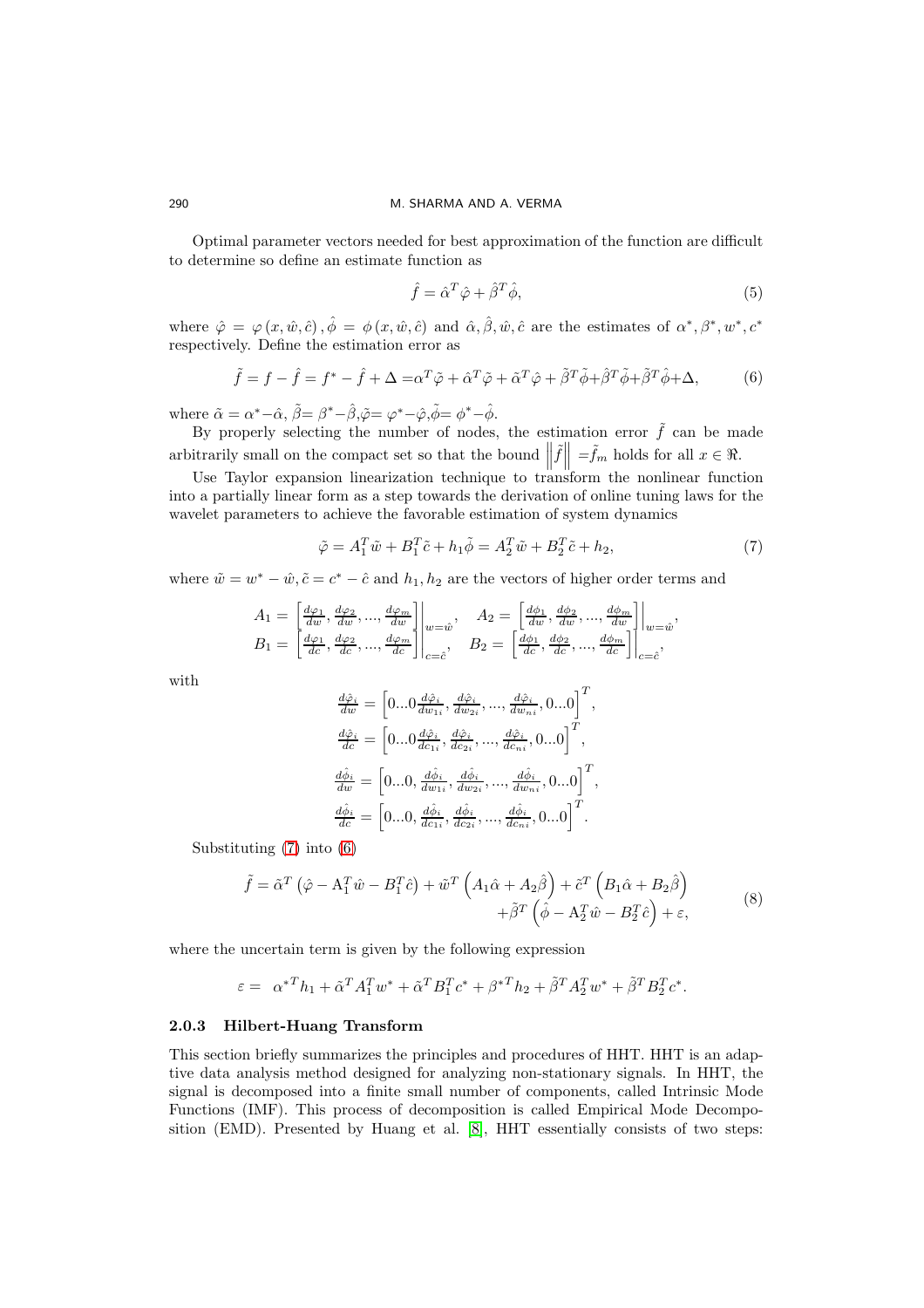empirical mode decomposition and Hilbert spectral analysis. By EMD, a complicated signal is decomposed into a series of simple oscillatory modes, designated as intrinsic mode functions, and a residue. Hilbert spectral analysis is then invoked for each IMF to obtain the instantaneous frequencies and the instantaneous magnitudes, which comprise the Hilbert-Huang spectrum of the signal.

i. Empirical Mode Decomposition (EMD) The EMD decomposes the signal in terms of IMFs, each of which is a mono-component function. Given an arbitrary signal  $x(t)$ following the EMD method, sifting processes are used to extract the IMFs. In a typical single sifting process, the local maxima are first identified and connected by cubic spline functions, resulting in an upper envelope  $u_1^{(1)}(t)$  of the signal. A lower envelope  $l_1^{(1)}(t)$ is similarly obtained based on local minima. Then a function  $m_1^{(1)}(t)$  is defined as the mean of the upper and lower envelopes. Finally, subtracting the mean function  $m_1^{(1)}(t)$ from signal  $x(t)$ , the first iterate  $h_1^{(1)}(t)$ , or the first proto-IMF is obtained. The above procedures are iterated until the proto-IMF  $h_1^{(k+1)}(t)$  converges to the first IMF  $q_1$  if the following conditions are satisfied:

- For  $h_1^{(k+1)}(t)$ , the number of extrema and the zeros differ at most by 1.
- The difference between the mean  $m_1^{(k)}(t)$  and zero is within the pre-selected tolerance.

The above sifting process is shown in [\(9\)](#page-5-0)

<span id="page-5-0"></span>
$$
m_1^{(k+1)} = \frac{u_1^{(k+1)} + l_1^{(k+1)}}{2} h_1^{(k+1)} = h_1^k - m_1^{(k+1)},
$$
\n(9)

where  $k = 0, 1, 2, \ldots$  and  $h_1^0 = x$ . One kind of iteration stopping criterion is that the value of standard deviation  $SD$  is less than a preselected value, where  $SD$  is defined as

$$
SD_k = \sum_{i} \frac{\left(h^{(k+1)}(t_i) - h^{(k)}(t_i)\right)^2}{\left(h^{(k)}(t_i)\right)^2} \tag{10}
$$

or

$$
SD_k = \frac{\sum_{i} (h^{(k+1)}(t_i) - h^{(k)}(t_i))^2}{\sum_{i} (h^{(k)}(t_i))^2}.
$$
\n(11)

The shifting process is stopped, when  $SD_k$  becomes smaller than a pre-determined value. Once the shifting process is stopped, the first IMF  $q_1$  can be obtained, which contains the finest scale or the shortest period component of the signal. After separating  $q_1$  from the original signal  $x(t)$ , the residue of the signal is obtained

$$
x(t) - q_1 = r_1. \t\t(12)
$$

A new sifting process is applied to  $r_1$ , which leads to the second IMF  $q_2$  and the residue  $r_2$ :

$$
r_1 - q_2 = r_2 \tag{13}
$$

Similarly, for  $n^{th}$  IMF,

$$
r_{n-1} - q_n = r_n. \tag{14}
$$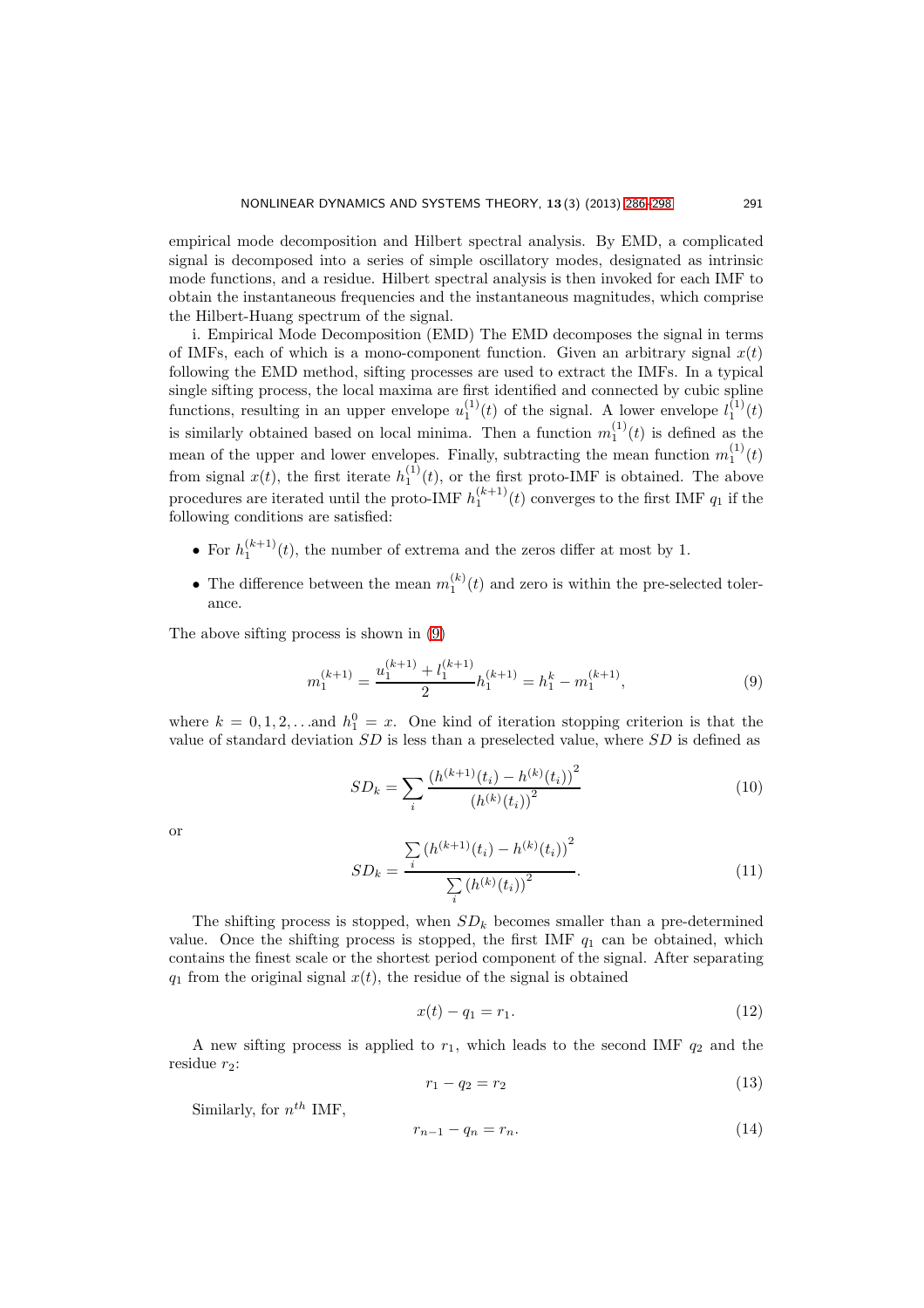The sifting processes are iterated until  $r_n$  becomes a constant, a monotonic function, or a function with only one extremum. Therefore, by EMD, the original signal  $x(t)$  is denoted as

$$
x(t) = \sum_{i=1}^{n} q_i + r_n.
$$
 (15)

Thus the decomposition of a signal in n-empirical modes is achieved. The components of the EMD are physically meaningful, as the characteristic scales are defined by the physical data. The instantaneous frequency can be computed by finding the Hilbert Transform of the IMF components.

ii. Feature Extraction using Hilbert-Huang Transform.

The features of the disturbance signals are extracted by finding the energy of the IMFs which are derived from each of the disturbance waveforms. Let  $q_1, q_2, q_3$  be the first three IMF components and  $E_1, E_2$  and  $E_3$  be their corresponding energies. Energy of the IMF is calculated using the following equations

$$
E_1 = ||q_1||^2,\t\t(16)
$$

$$
E_2 = ||q_2||^2,\t\t(17)
$$

$$
E_3 = ||q_3||^2. \t\t(18)
$$

### 3 System Description

Consider a nonlinear system of the form

<span id="page-6-0"></span>
$$
\begin{aligned}\n\dot{x}_1 &= x_2, \\
\dot{x}_2 &= x_3, \\
\vdots \\
\dot{x}_n &= f(x) + gu, \\
y &= x_1,\n\end{aligned} \n\tag{19}
$$

where  $x = [x_1, x_2, ..., x_n]^T, u, y$  are state variable, control input and output respectively.  $f(x)$  is a smooth unknown, nonlinear function of state variables.

Rewriting the system [\(19\)](#page-6-0) as

<span id="page-6-1"></span>
$$
\begin{aligned} \dot{x} &= Ax + B(f(x) + u(t)), \\ y &= Cx, \end{aligned} \tag{20}
$$

$$
A = \begin{bmatrix} 0 & 1 & 0 & \dots & 0 \\ 0 & 0 & 1 & \dots & 0 \\ \vdots & \vdots & \vdots & & \vdots \\ 0 & 0 & 0 & \dots & 1 \\ 0 & 0 & 0 & \dots & 0 \end{bmatrix}, \quad B = \begin{bmatrix} 0 \\ 0 \\ 0 \\ \vdots \\ 1 \end{bmatrix}, \quad C = \begin{bmatrix} 1 & 0 & 0 & \dots & 0 \end{bmatrix}.
$$

Using the actuator saturation defined in Section 2 system [\(20\)](#page-6-1) can be transformed to

<span id="page-6-2"></span>
$$
\begin{aligned} \dot{x} &= Ax + B(\delta(x) + (v + \Delta u)), \\ y &= Cx, \end{aligned} \tag{21}
$$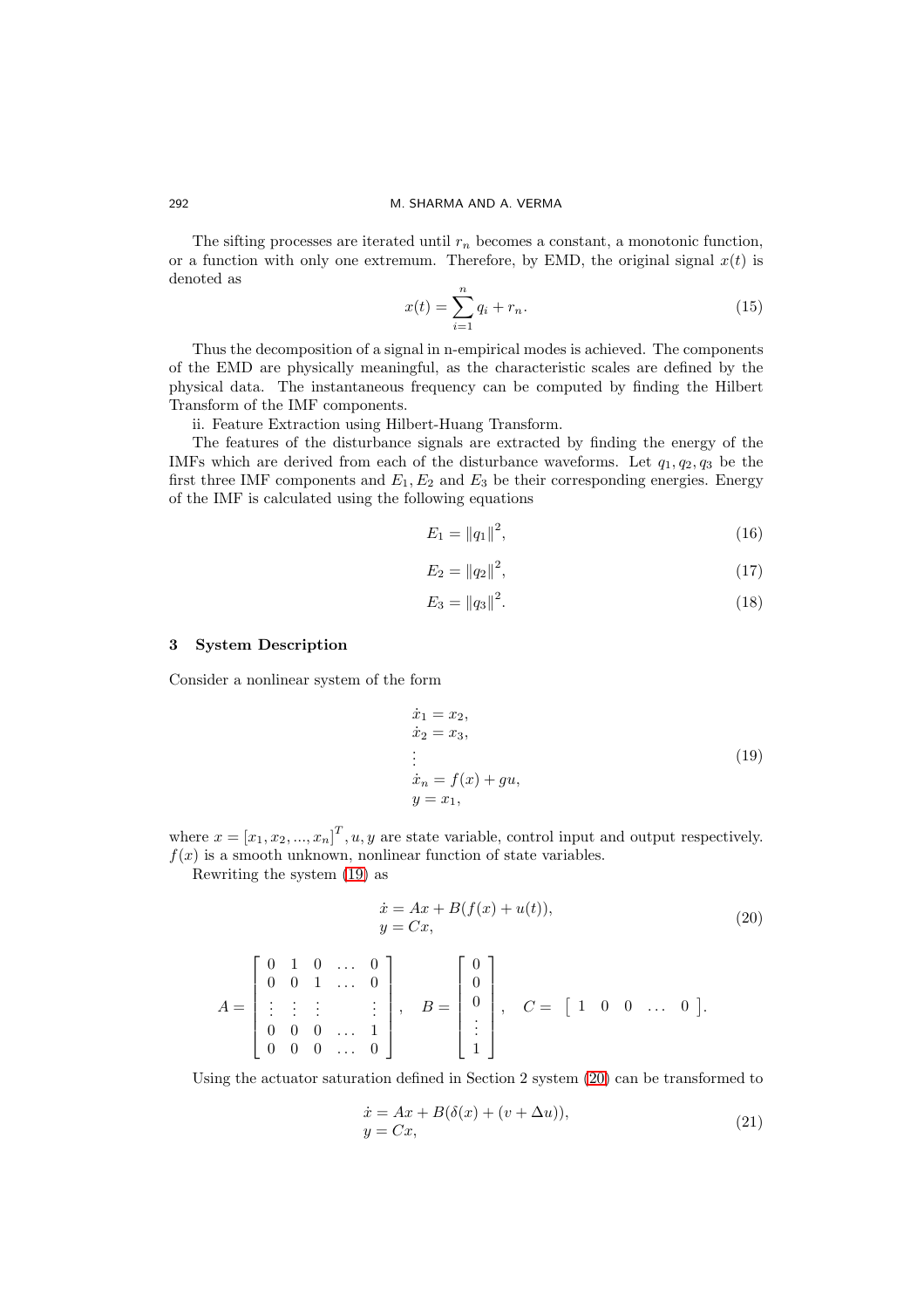where  $\delta(x, \bar{y}_d) = f(x) + \Delta u$ . Let  $\bar{y}_d = [y_d, \dot{y}_d, \dots, \frac{n-1}{y_d}]^T$  be the vector of desired tracking trajectory. The objective is to formulate a state feedback control law to achieve the desired tracking performance simultaneously nullifying the effect of actuator saturation. The control law is formulated using the transformed system [\(21\)](#page-6-2). The following assumptions are taken for the systems under consideration.

**Assumption 3.1** Desired trajectory  $y_d(t)$  is assumed to be smooth, continuous  $C^n$ and available for measurement.

### 4 Basic Controller Design Using Filtered Tracking Error

Define the state tracking error vector  $e(t)$  as

$$
e(t) = x(t) - \bar{y}_d(t). \tag{22}
$$

The filter tracking error is defined as

<span id="page-7-0"></span>
$$
r = Ke,\t\t(23)
$$

where  $K = [k_1, k_2, \ldots k_{n-1}, 1]$  is an appropriately chosen coefficient vector such that  $e \to 0$  exponentially as  $\Re \to 0$ .

Applying the feedback linearization method, the control laws for every iteration level are defined in the subsequent section.

# 5 Proposed Adaptive WNN Controller Design

A novel adaptive control strategy is proposed in this section which uses WNN to approximate the nonlinear uncertainties  $\delta(x)$  present in the systems through HHT algorithm. A separate WNN network with different number of nodes and different adaptation laws is implemented for every iteration level of HHT algorithm. The tuning laws for the WNN at various iterations are derived as follows.

The cost function derived for the tuning of WNN parameters using [\(23\)](#page-7-0) is given by

$$
S = \frac{1}{2} \dot{r}^T \dot{r}.\tag{24}
$$

Using the gradient descent algorithm, the online tuning laws for the WNN parameters are

$$
\begin{aligned}\n\dot{\alpha} &= -\eta \frac{\partial S}{\partial \alpha} = -\eta \dot{r} \frac{\partial \dot{r}}{\partial \alpha}, \\
\dot{w} &= -\eta \frac{\partial S}{\partial c} = -\eta \dot{r} \frac{\partial \dot{r}}{\partial v}, \\
\dot{c} &= -\eta \frac{\partial S}{\partial c} = -\eta \dot{r} \frac{\partial \dot{r}}{\partial c}.\n\end{aligned}
$$
\n(25)

i. First iteration.

Assuming  $q_1$  be the WNN approximation for the first EMD, the control law can be derived as

$$
u = (\n\int_{d}^{n} -\frac{K_{e}e}{k_{n}} - r - q_{1}),
$$
\n(26)

where  $K_e = [0, k_1, k_2, \ldots, k_{n-1}].$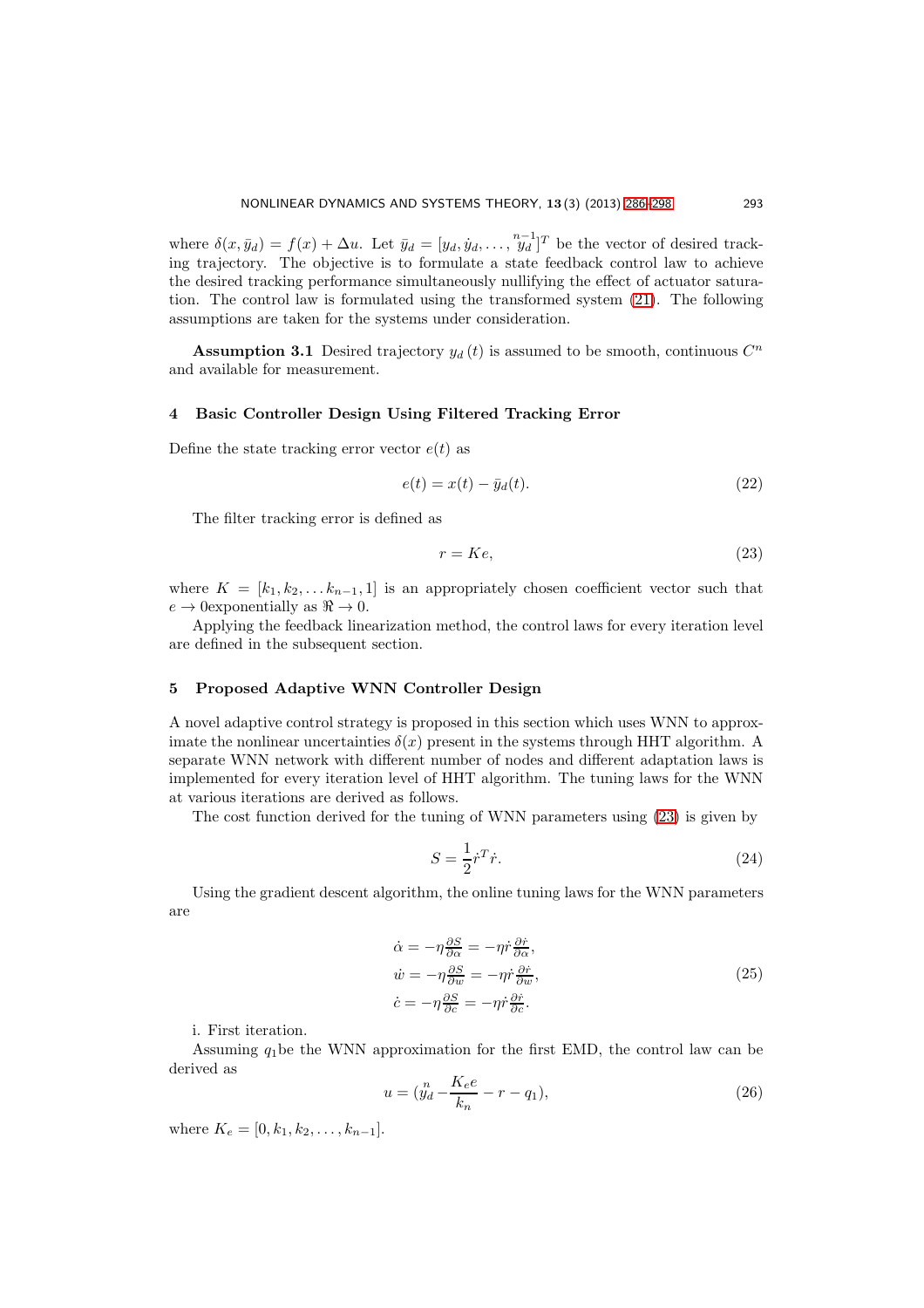From [\(23\)](#page-7-0), we get

$$
\dot{r} = K_e e + k_n (\delta + u + y_d^2). \tag{27}
$$

And the online tuning laws for the first WNN are given by

$$
\begin{aligned}\n\dot{\alpha}_1 &= \eta_1 k_n \dot{r} \frac{\partial q_1}{\partial \alpha_1}, \\
\dot{w}_1 &= \eta_1 k_n \dot{r} \frac{\partial q_1}{\partial w_1}, \\
\dot{c}_1 &= \eta_1 k_n \dot{r} \frac{\partial q_1}{\partial c_1}.\n\end{aligned} \tag{28}
$$

ii. Second iteration.

Assuming  $q_2$  be the WNN approximation for the second EMD, the control law can be derived as

$$
u = (\n \begin{array}{c}\n m \\
 y_d - \frac{K_e e}{k_n} - r - q_1 - q_2\n \end{array})
$$
\n(29)

Also the corresponding online tuning laws for WNN are derived as

$$
\begin{aligned}\n\dot{\alpha}_2 &= \eta_2 k_n \dot{r} \frac{\partial q_2}{\partial \alpha_2} \\
\dot{w}_2 &= \eta_2 k_n \dot{r} \frac{\partial q_2}{\partial w_2}, \\
\dot{c}_2 &= \eta_2 k_n \dot{r} \frac{\partial q_2}{\partial c_2}.\n\end{aligned} \tag{30}
$$

iii.  $n^{th}$  iteration.

Similarly assuming  $q_n$  be the WNN approximation for the  $n^{th}$  EMD, the final control law can be derived as

<span id="page-8-0"></span>
$$
u = (\mathring{y}_d - \frac{K_e e}{k_n} - r - (\sum_{i=1}^n q_i)).
$$
\n(31)

Also the corresponding online tuning laws for WNN are derived as

$$
\begin{aligned}\n\dot{\alpha}_n &= \eta_n k_n \dot{r} \frac{\partial q_n}{\partial \alpha_n}, \\
\dot{w}_n &= \eta_n k_n \dot{r} \frac{\partial q_n}{\partial w_n}, \\
\dot{c}_n &= \eta_n k_n \dot{r} \frac{\partial q_n}{\partial c_n}.\n\end{aligned} \tag{32}
$$

Stability of the system [\(21\)](#page-6-2) with the proposed control strategy will be analyzed in the next section.

# 5.0.4 Stability Analysis

Consider a Lyapunov functional of the form [\[16\]](#page-12-15)

$$
V = \frac{1}{2}r^2.\tag{33}
$$

Differentiate it along the trajectories of the system,

$$
\dot{V} = r(K_e e + K(\delta(x) + u(t) - v_r - y_d^2).
$$

By the substitution of control law  $u(t)$  in the above equation, we get

$$
\dot{V} = r(-Kr + \tilde{\delta}(x) - v_r),
$$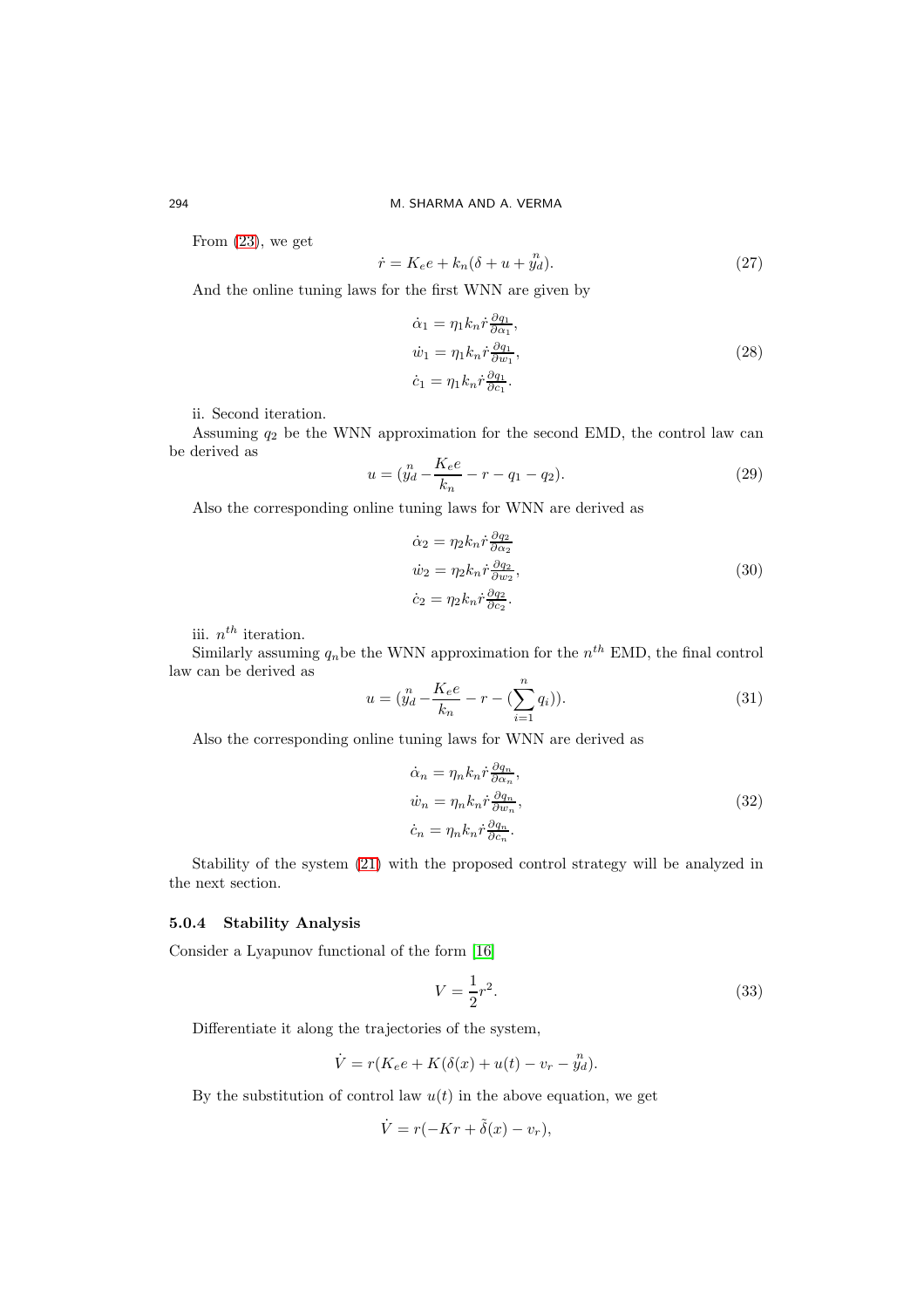where  $\tilde{\delta}(x)$  is the error between the actual value and the approximated value of

$$
\dot{V} \le -Kr^2 + |r| \left| \tilde{\delta}(x) \right| - rv_r.
$$

Substitute the robust control term  $v_r = -\frac{(\rho^2 + 1)r}{2\rho^2}$  in the above equation,

$$
\dot{V} \le -s_1 r^2 + s_2(|r| \left| \tilde{\delta}(x) \right|)^2,
$$

where  $s_1 = (K + \frac{K}{2})$  and  $s_2 = \frac{K\rho^2}{2}$  $\frac{p}{2}$ . The system is stable as long as

$$
s_1 r^2 \ge s_2(|r| |\tilde{\delta}(x)|)^2. \tag{34}
$$



Figure 2: Desired trajectory, actual trajectory, tracking error and control effort after first iteration level.

# 5.0.5 Simulation results

Simulation is performed to verify the effectiveness of proposed HHT-WNN based control strategy. Consider a system of the form

$$
\begin{aligned}\n\dot{x}_1 &= x_2, \\
\dot{x}_2 &= x_3, \\
\dot{x}_3 &= x_4, \\
\dot{x}_4 &= 0.01x_1 \sin x_2 + u, \\
y &= x_1.\n\end{aligned} \tag{35}
$$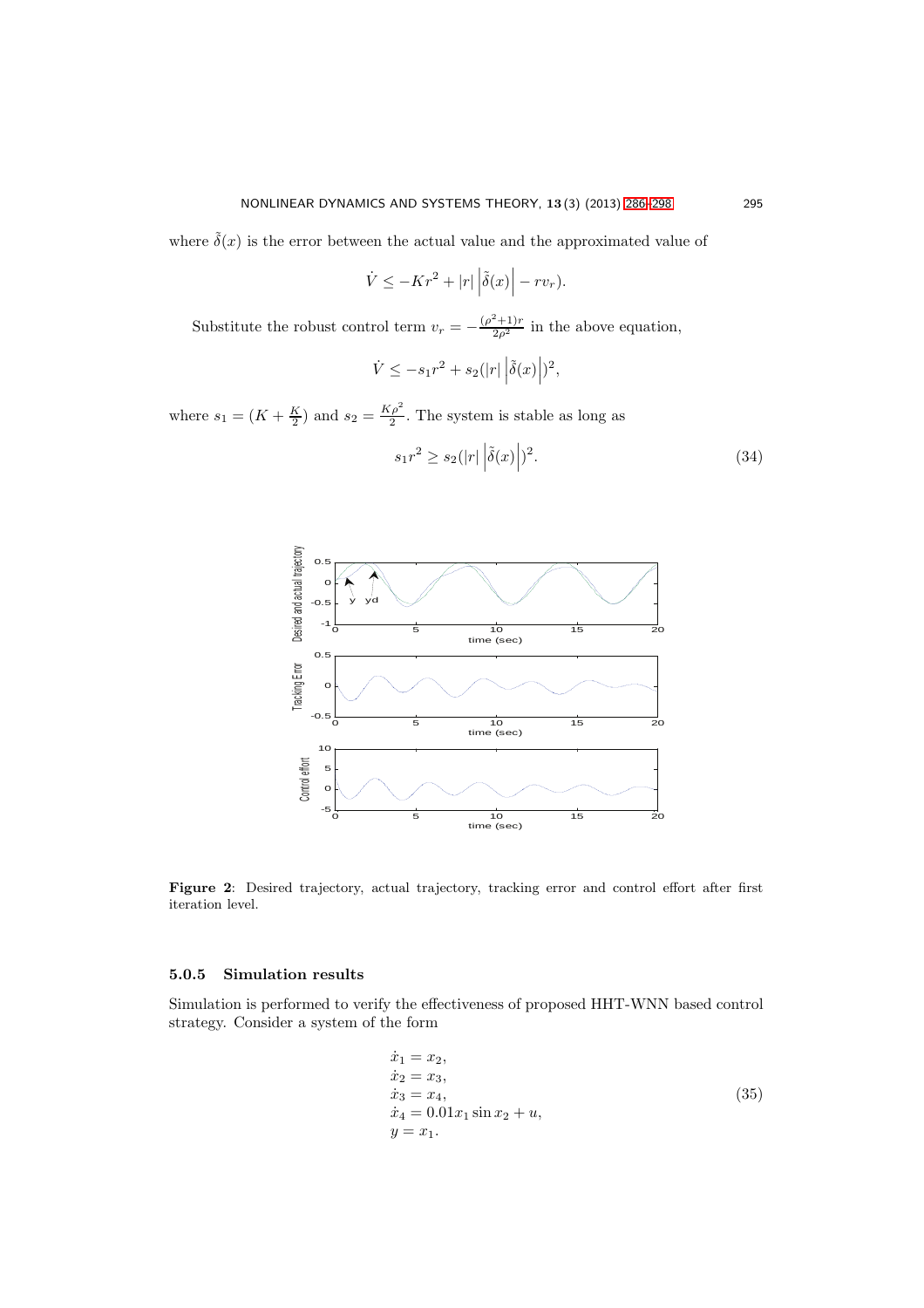

Figure 3: Desired trajectory, actual trajectory, tracking error and control effort after second iteration level.



Figure 4: Desired trajectory, actual trajectory, tracking error and control effort after third iteration level.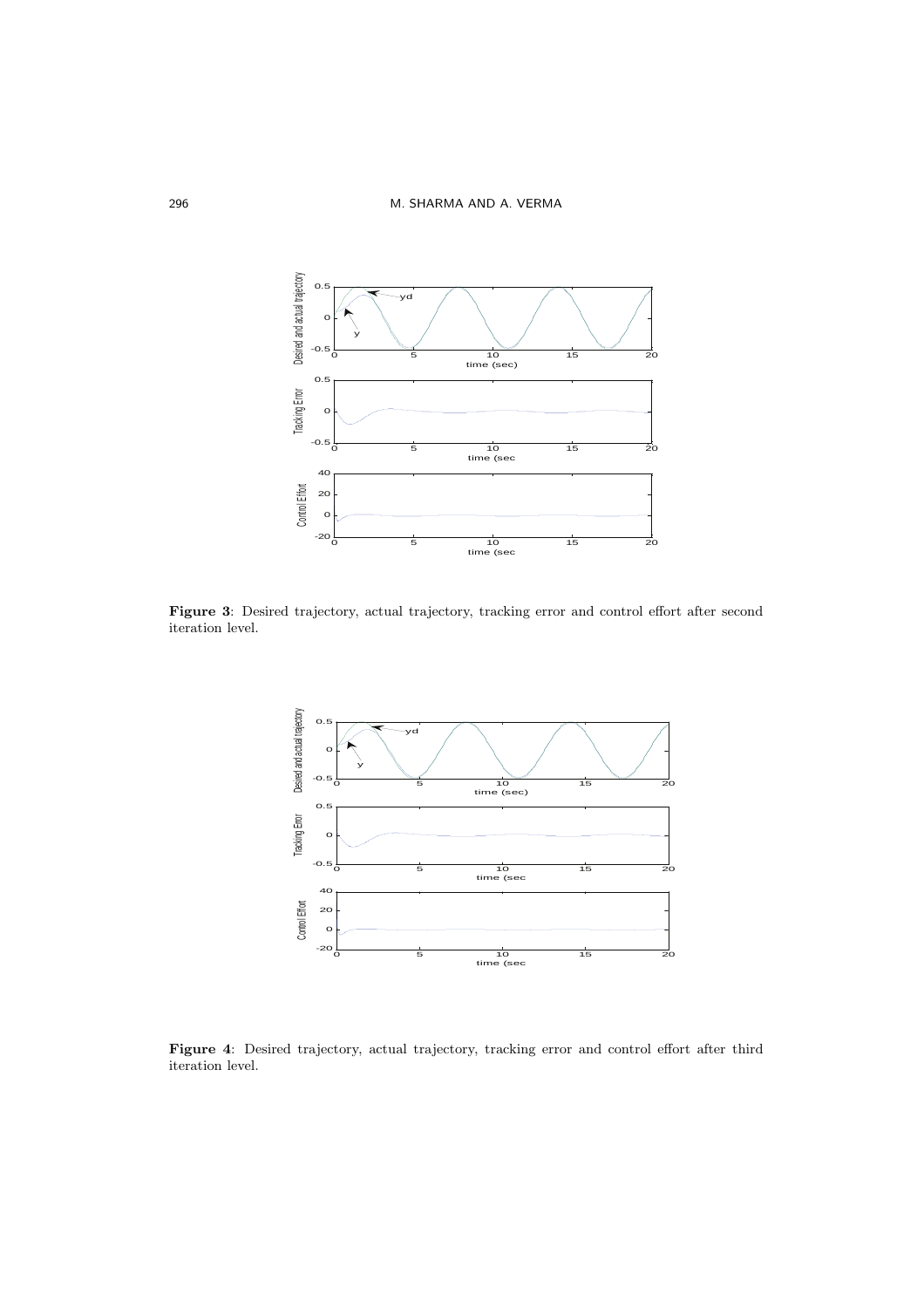

Figure 5: Desired trajectory, actual trajectory, tracking error and control effort after fourth iteration level.

The system belongs to the class of uncertain nonlinear systems defined by [\(21\)](#page-6-2) with  $n = 4$ . The proposed controller strategy is applied to this system with an objective to solve the tracking problem of system. Four iteration levels are used for the simulation. The desired trajectory is taken as  $y_d = 0.5 \sin t$ . Initial conditions are taken as  $x(0) =$  $[0.3, 0, 0, 0]^T$ . Attenuation levels for robust controller are taken as 0.01. Controller gain vector is taken as [\(31\)](#page-8-0). Wavelet networks with Mexican Hat wavelet as the mother wavelet is used for approximating the unknown system dynamics. Wavelet parameters for these wavelet networks are tuned online using the proposed adaptation laws. Initial conditions for all the wavelet parameters are set to zero. Simulation results are shown in Figures 2–5. As observed from the figures, system response tracks the desired trajectory rapidly in consecutive iterations and after the fourth iteration the trajectory is perfectly tracked. This reflects the efficiency of the proposed control strategy.

# 6 Conclusion

A novel HHT based Wavelet adaptive tracking control strategy is proposed for a class of systems with unknown system dynamics and actuator saturation. Adaptive wavelet networks are used for approximating the unknown system dynamics. HHT algorithm is used for the better online feature extraction of uncertainties present in the dynamics of the system. Adaptation laws are developed for online tuning of the wavelet parameters. The stability of the overall system is guaranteed by using the Lyapunov functional. The theoretical analysis is validated by the simulation results.